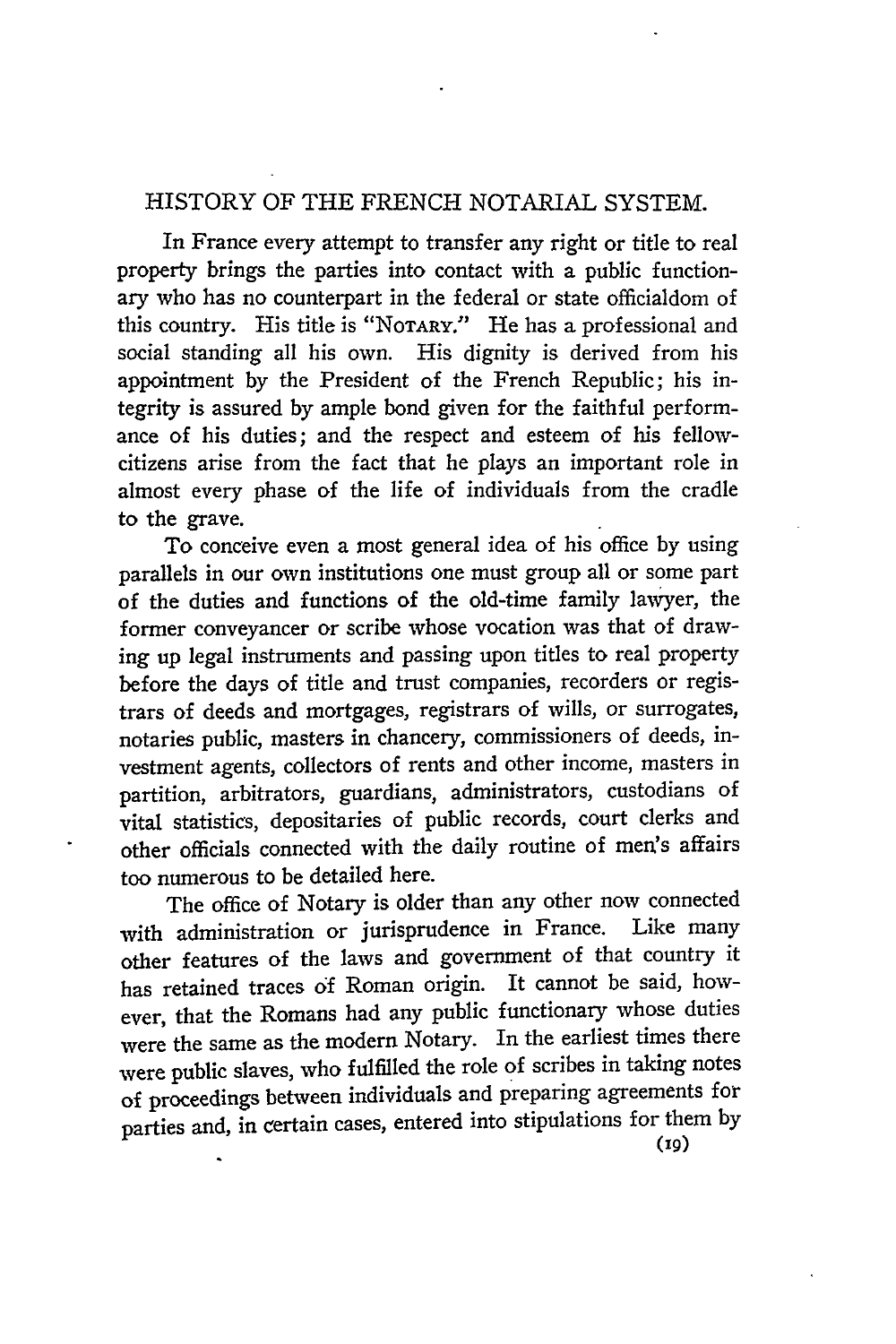their authority. Later these scribes exercised a distinct and recognized vocation and were known as *tabelliones,* but their activities were of a purely private nature. They were still largely of the slave class, although many were voluntarily rendered freemen by their masters. Their services in time became more intimately connected with public and private affairs. This led to their separation into two groups, called *tabularii* and *tabelliones. A tabularius* was a municipal officer who kept the public accounts and became the custodian of archives and documents. Originally he was always a slave but in course of time was manumitted with the restriction of being unable to resign his office. In the year of Rome 401, all *tabularii* were made absolutely free. Their official intervention was necessary concerning declaratigns of birth, liberation of minors, inventories of the property of incapables, witnessing wills of the blind, inventories of decedent's estates, declarations of heirs, &c.

The *tabelliones* performed services more akin to those of modern notaries. They were merely an advanced class of ancient scribes and acted for private parties in the drawing up of various documents. -Their field became enlarged gradually as the jurisprudents could no longer perform all the services which formerly had belonged to their calling. They had been sought for the drawing of legal papers *(cavere),* for legal advice *(respondere)* and for appearing as counsel in actual litigation *(agere).* The first they in time diverted into the hands of the *tabelliones* and by the second century the latter were a distinct and honored class. Their instruments became known as *acta forensia* because by Justinian's novel 44 they were assigned a statio in the forum where they were authorized to attend to their affairs and meet their clients. They formed a college or corporation and had the definite professional standing. Each one had clerks, called *cursores, logographi,* or *notarii,* who were so named because they noted down in brief signs the substances of conferences and drew up a *scheda,* or schedule, of the facts agreed upon from which the convention was subsequently drawn in full form and certified by the tabellion. That became the *complexio contractus* recognized by the law. The instrument,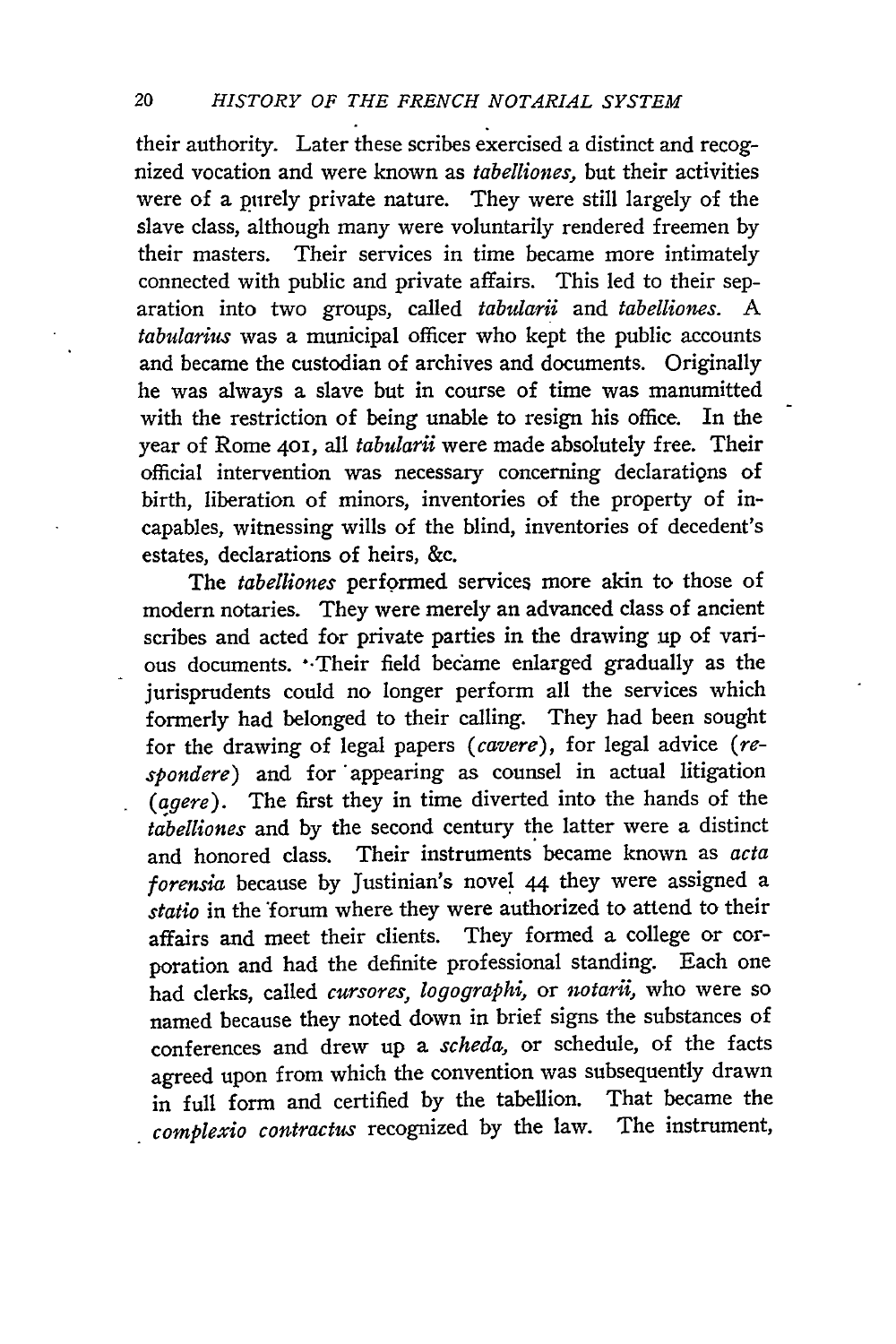however, could not be made authentic by the tabellion alone, for it had to be presented in the presence of two witnesses to the *magister census* and receive the public seal before it could become self probative and therefore legal evidence. By this the acts which were merely *scripturae forenses* became *scripturae publicae.* Later in the Eastern Empire all instruments had to be drawn up on paper procured through the *fiscus* or they could not be authenticated. By novel 47 of Justinian the act was required to contain certain initial and final 'formalities of phraseology. **All** of these phases are dealt with in the novels from 44 to *75.* The institution of the tabellionate, with some modifications, was extended to lower Gaul and other well-settled centers of Roman provincial life, but was obliterated practically throughout Europe by the barbarian invasion. Like other Roman institutions only vague traditions and rare material fragments survived the havoc of the conquest. During those centuries when Europe was re-adjusting itself such documents and acts as were occasionally put in writing in that unlettered age were prepared by chance persons who possessed the necessary education, mainly monks and priests. In the north these unofficial scribes were called *cancellarii* from their combining the religious calling with matters of such public importance as to require the writing of documents, but in the south the Roman tradition was strong enough to cause them to be called *notarii.* This name gradually became common to both the *pays de droit ecrit* and the *pays de droit coutumier.* In the name the Roman revival is seen to have overthrown at least the feudal terminology. On the other hand, feudalism left a most important impression upon the notariat which to some extent still exists, viz: its dual jurisdiction in which the gracious is intimately connected with the contentious. In the center and north of France the title of Notary indicated employes of the Royal Chancellerie, called "Notaries of the King" and also the scribes attached to the royal seigniorial and communal courts of justice to keep records of the proceedings. One of their duties was also to prepare and keep a minute in writing of all sorts of private agreements. Thus the contentious and gracious jurisdictions were concentrated in the same hands. This was a dis-

 $\mathcal{L}(\cdot)$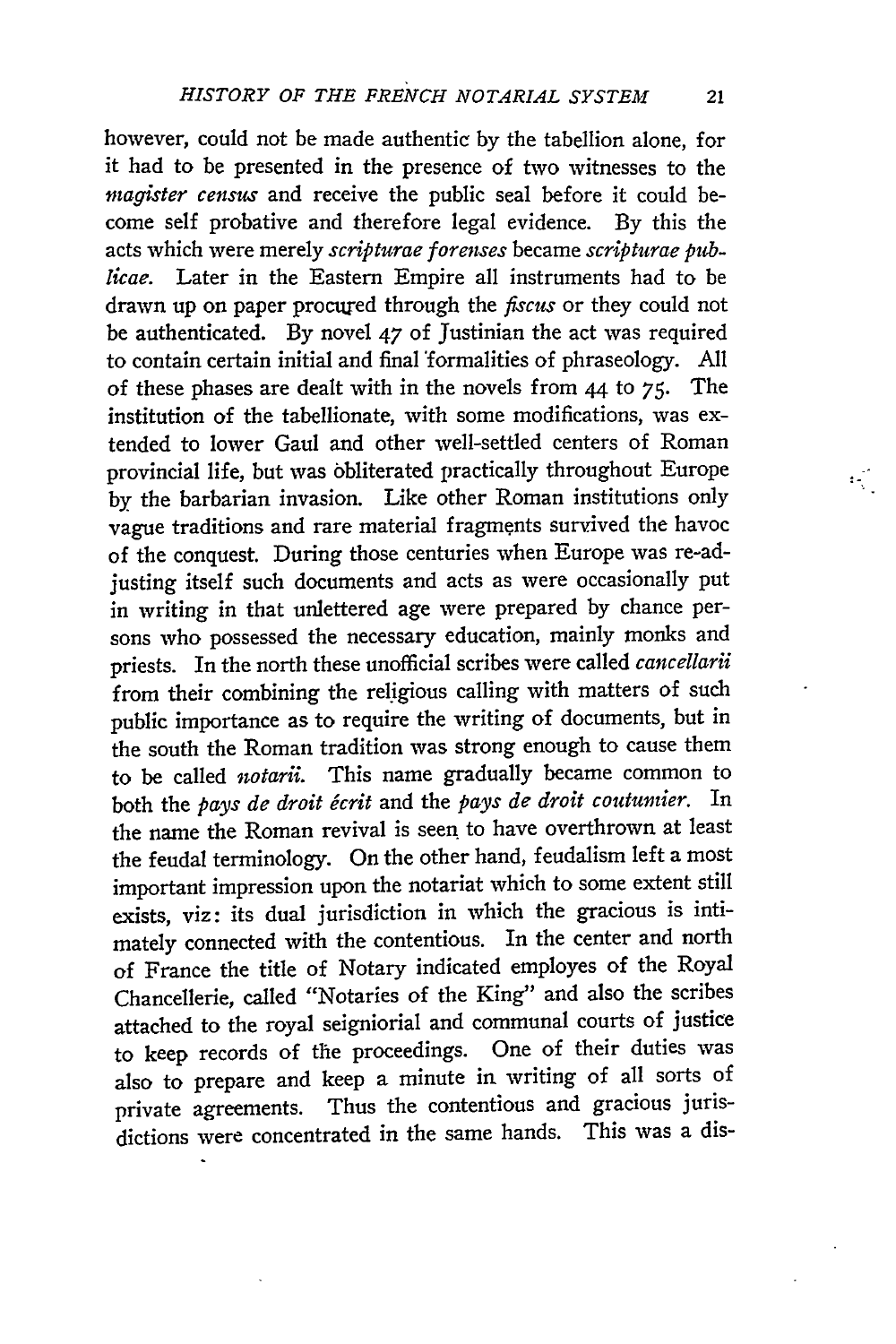tinctly feudal element, for it arose from the recognized doctrine that whoever possessed judicial power as sovereign or vassal could delegate it in any form. Consequently even communes that held autonomous charters appointed municipal magistrates with judicial and notarial functions or' designated "notaries public" to act in conjunction with the courts of justice.

The first official recognition of these notaries after the conquest is found in the capitulary of 803 of Charlemagne, in which he directed his *missi dominici* to institute notaries at the various seats of delegated government they were sent to establish or supervise. In 805, this sovereign example was followed by many greater lords and bishops. No regularity, however, seems to have marked such appointments whether royal, seigniorial or ecclesiastical; and notarial functions fell into a merely utilitarian state, guided largely by the exigencies of time or place and dependent upon the caprice of courtiers, lords or bishops. The two duties, however, of acting as scribes for private parties and keeping the records and drawing up decrees of courts of justice seem to have been performed, and the vocation was still confined to men of the Church. In 962, Otto I announced a "decision" that shows some attempt to regulate the calling. He authorized any one of the personnel constituting the chancellerie of each bishopric or metropolitan church to draw up acts and conventions for private parties. This was a measure partly of convenience and partly of conciliation. The ecclesiastical authorities had long employed scribes for Church affairs and they were known as apostolic or official notaries. They were appointed by the popes and acted as secretaries to the bishops with the duty of drawing up documents in which the Church was interested. They had no civil status, but by sophistical extension *df* the interests of the clergy they so frequently invaded the jurisdiction of the civil notaries and tabellions as to arouse complaint. To give order to this dissension Otto I. recognized to a certain extent the right of ecclesiastical notaries to act in civil matters, but his "decision" in no way limited the powers of the civil appointees. This conflict between the two jurisdictions arose largely from the fact that all notaries in the earlier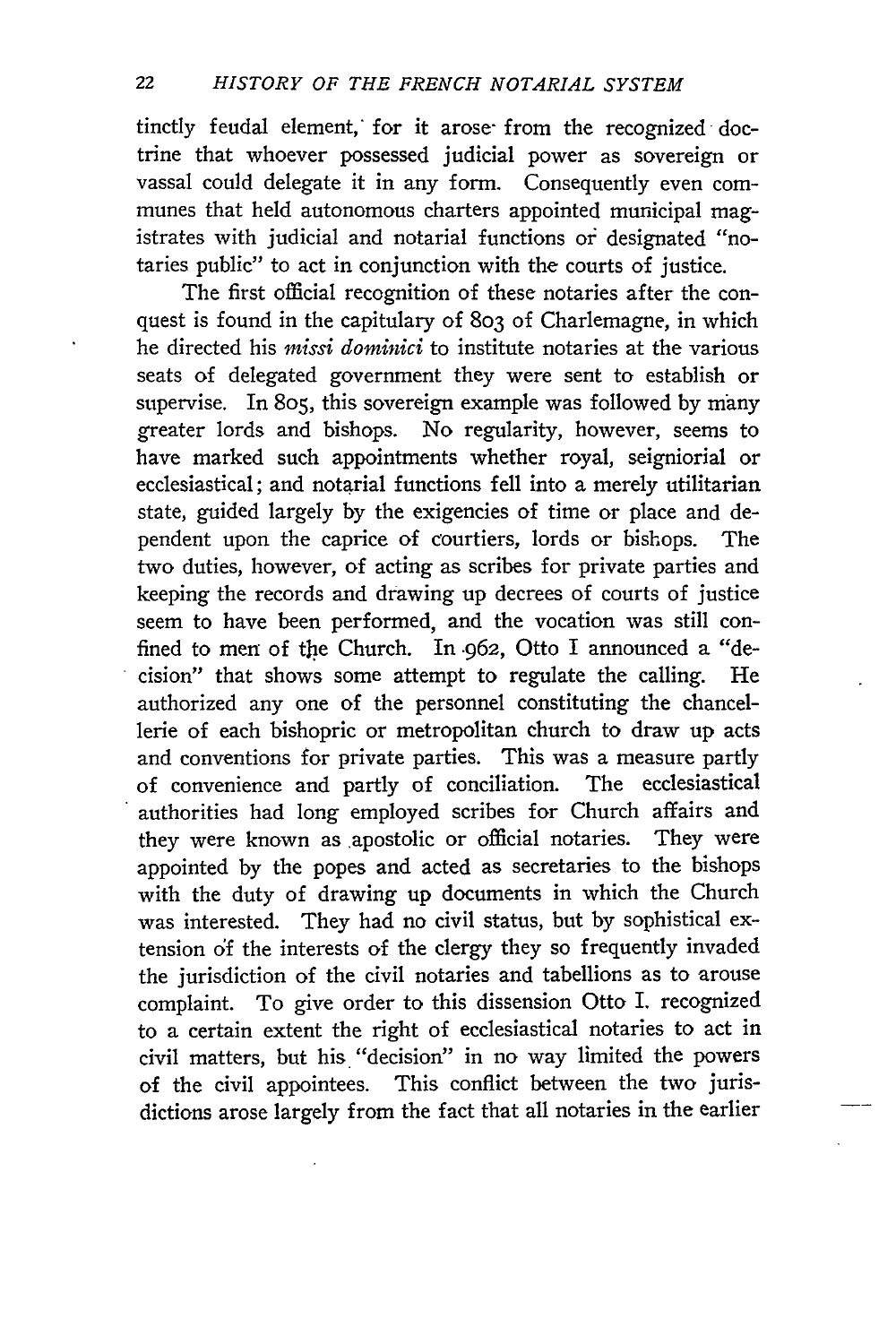period were clerics, and it continued until the profession was laicised in the fifteenth century. For two centuries after the placation order of Otto I, nothing in the way of general royal regulation appears to have been officially attempted; but, while legislation was silent, worldly affairs went on and there accordingly grew up an irregular institution of notarial services in connection with the royal parliments or courts of justice and the territorial courts of the lords and bishops that **by** custom became quite generally recognized. Under the impulse of creating offices certain clerks were appointed to draw up the decrees of court and also agreements of parties, and other officials were appointed to certify to their correctness and give them authenticity. The former were called notaries and the latter tabellions-a name doubtless revived from the Romans **by** the churchmen, who alone seem to have retained a knowledge of the former imperial institutions. It was in the south of France, however, that the tabellions were first revived and their acts were invested with full authenticity giving them complete probative and executory force. Two registers were kept, one called the "manuale notarum," in which the facts or notes were entered as given by the parties, and the other "le livre d'étendues," containing an elaboration of the notes and constituting the legal act or minute. In some of the lesser seigniories and subaltern jurisdictions the notarial functions were absorbed entirely **by** tabellions. The tabellionat, however, was not inaugurated at Paris. There the notaries delivered all papers *en brevet;* that is, the actual document, all of which had to be in the handwriting of the notary and **by** him duly certified, and he kept no minutes. In the provinces it was otherwise. The minute was kept and the tabellion, after the minute had been prepared **by** the notary or himself, certified to the copy of it or to the authenticity of the instrument itself. This was the situation when, in **127o,** Louis IX appointed sixty royal notaries for Paris to be attached to the jurisdiction of the Chatelet under the Provost of that city. The Chatelet had been the ancient dwelling place of the counts of Paris before the County of Paris was united to the crown **by** Hugh Capet in the tenth century. There the Royal Parliament,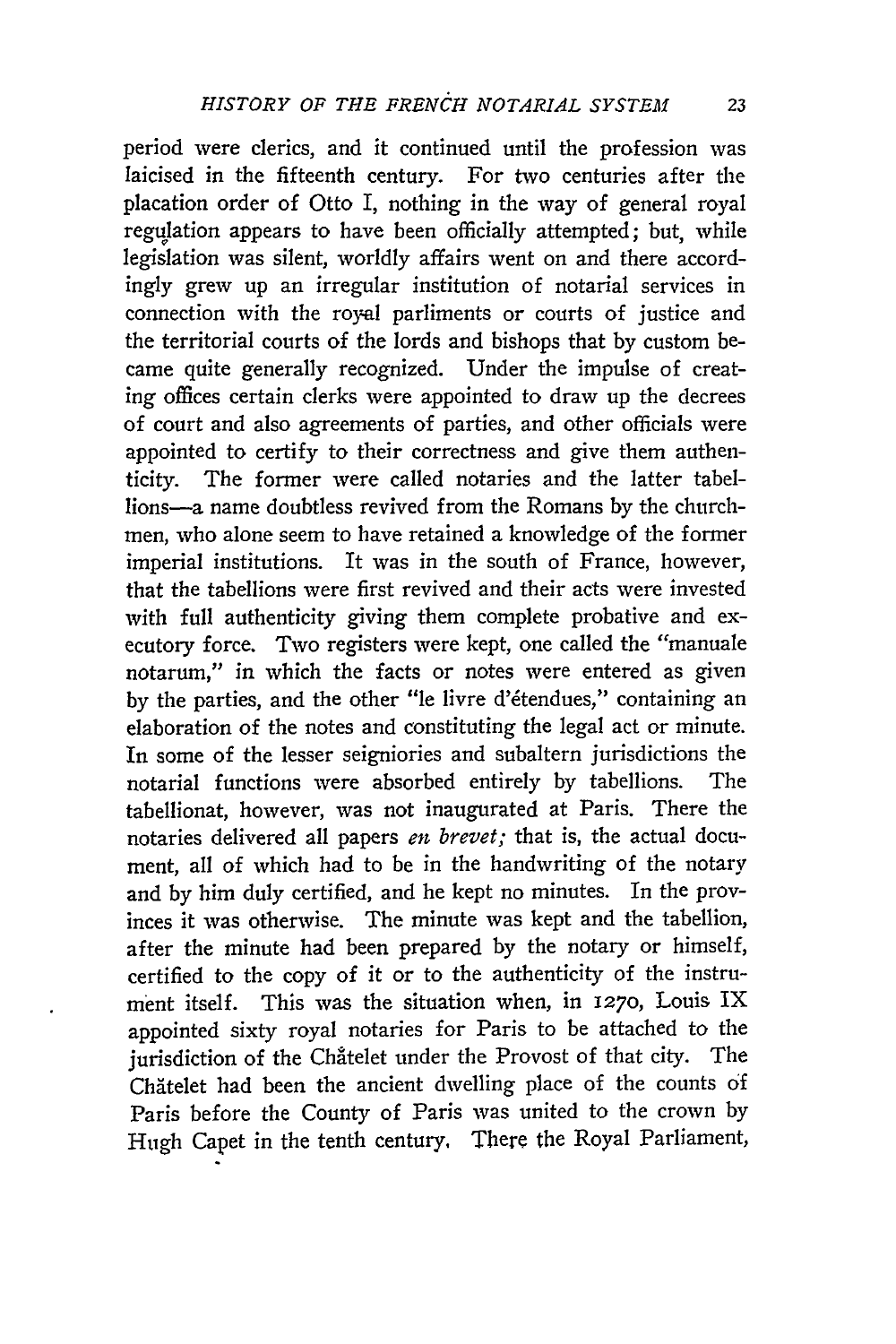when not elsewhere with the King, met and exercised its legislative and judicial functions, the latter being under the supervision of the Provost, and all royal legal matters being there conducted.

Notaries were also appointed for the King's appendant territories, but their jurisdiction was limited to those territories, while the acts of the royal notaries of Paris, from the first, and later those of Montpellier and Orleans, ran throughout France.

The appointment of the Paris notaries by Louis IX was the beginning of the modern notariat, for from that time more definite measures were adopted looking to the stability of the profession and the regularity of the functions. In 13o2 and 1304, Philip IV, historically known as "le Bel," as a part of his work of concentrating all sovereign powers in himself and creating a real French monarchy, ordained that his Parliament, which formerly followed the King, should become fixed at Paris, confirmed the privileges of the Paris notaries who had already become a college or corporation, made the office perpetual, although until then it had been held at the pleasure of the King, and also prescribed certain rules that notaries should follow in drawing instruments and made them responsible for errors. It was by his ordinance of July, 1304, that the honoraria, or recompense for notarial services, was first officially and definitely recognized, although according to Loyseau it had existed by custom from the earliest times. Louis *X,* in 1315, confirmed the right and subsequent royal edicts firmly establishing the doctrine that notaries should be paid by the parties interested in all acts passed before them. Like Louis IX he appointed only churchmen to the office and this custom continued for more than a century afterwards. Documents accordingly continued to be couched in a crude latin, while the spoken language of France consisted of much Celtic, some German and a great amount of vulgar latin affecting irregularly whole words or merely pronunciation. There were as many dialects as principalities, France having no common tongue. Under Philip le Bel in the early part of the fourteenth century the great princes were induced to surrender some of their arrogant privileges and rally about a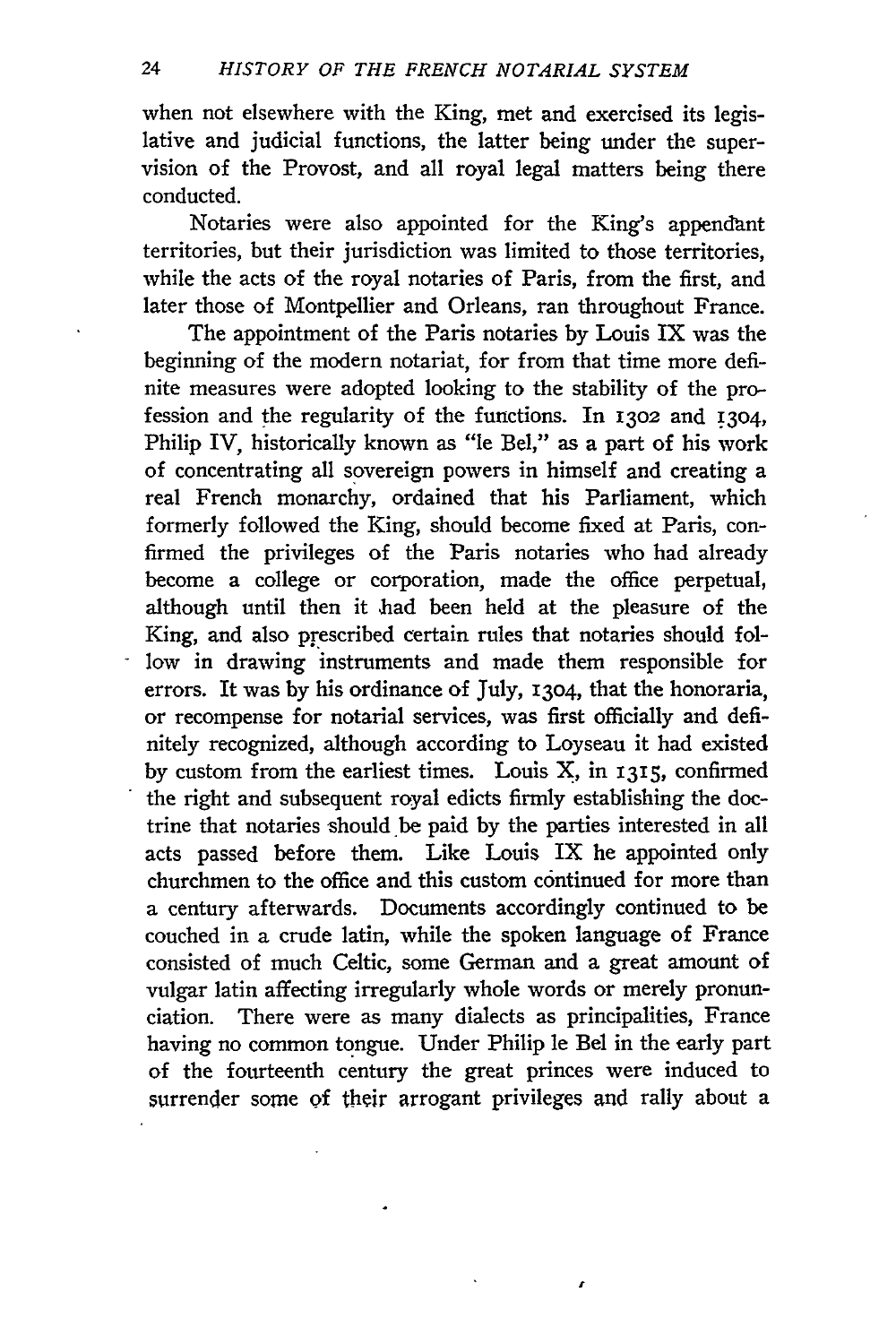central standard and royal court at Paris. A species of nationalism became apparent and both governmental and individual affairs caused more frequent journeys of inhabitants to the capital. This continuous and increasing commingling of the people from distant provinces and the promulgation of measures applicable to all parts of the realm constituted the starting point of a real French nation and a national language. The example of Philip in defining the duties and responsibilities of notaries and the appointment of them in all parts of his princely and royal domains was followed by the lesser lords, both lay and ecclesiastical. There was some conflict, however, between those so appointed and the tabellions who had become recognized by custom. Accordingly Philip V, known as "le Long" or "Tall," in **13i9,** by ordonnance defined the difference between notaries and tabellions, whereby the latter were recognized as local functionaries and the former as officials of governmental centers or the jurisdictions of the parlements. Then followed a century of comparative royal inactivity on the subject, although custom continued to exercise its formative force. In the provinces acts had formerly been drawn in the names of the parties with the names of witnesses at the end, followed by the certificate of notary or tabellion with a small personal seal. These features were modified. During the fourteenth and fifteenth centuries the seal became a specific design, founded upon the initial of the tabellion's name as a central idea. At about the same time the form of the act was changed to a declaration by the notary in the form of a recognizance closing with the announcement of his seal. These changes, however, were not marked among the Paris royal notaries, who continued to write all instruments in their own hand and had no seal. Indeed it was not until 1437, that they began to keep minutes of their acts, which they had theretofore always delivered en brevet. There were some steps taken during this period that affected the scope of notarial activity, arising out of the disposition to multiply officials, but the Paris and other central royal notaries were not affected. Besides'recognizing the exclusive right of tabellions to deliver exemplifications or "grosses" of acts received "en minute" by notaries, there was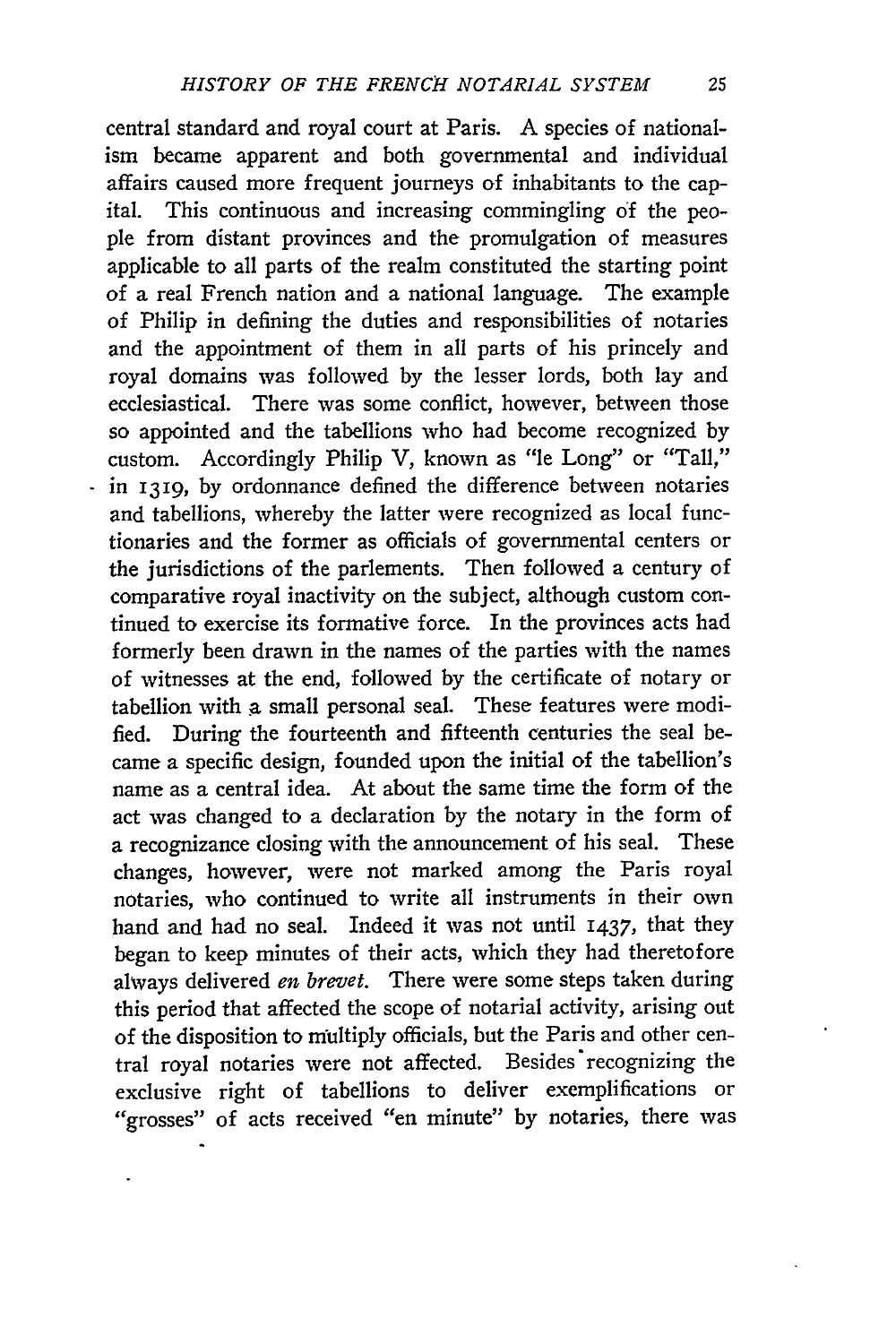created the office of *garde-notes,* whose duty consisted in conserving the minutes of notaries who had died or resigned, and also the office of "garde-scel," who sealed the exemplifications or certified copies of minutes delivered by the tabellions. These new officers, however, as before stated, were' not appointed in Paris, but acted in the princely jurisdictions of the Crown or the territories of lords and bishops.

During the early part of the fifteenth century an important change took place concerning the personnel of the royal notaries. Charles VII ordained that they need not be clerics as theretofore required, but that the appointment should also be open to laymen.. Later in the same century Charles VIII excluded the clergy absolutely and thus laicised a profession that had belonged to churchmen from the time of Charlemagne. The next forward step was to sweep away the last remnant of the clerical relation to the office. In 1539, Francis I ordained that all acts and documents should be drawn up in the French language, that candidates for the royal notariat should demonstrate mental and moral qualifications and that their acts should be executory throughout Frarce. These were measures which social and economic conditions made imperative. Europe had shaken off the sloth and igriorance of centuries under the impetus of the Reformation and the Renaissance. Commercial enterprise called for notarial services as never before and the integrity and ability of the notariat, as well as the executory force of public acts, became of prime importance.

 $\int$ 

This increase in the demands upon the notarial services brought about what is considered as the great landmark of the profession. Up to this time every 'royal notary was obliged to write every document and perform every act with his own hand and in his own proper person. It became practically impossible for the Paris notaries to do this owing to the great increase of affairs. Then Francis I by ordonnance of September 1, **1541,** authorized the employment of clerks for all engrossing and making of notes and minutes under the supervision and certification of the notary. This was the beginning of what is known as the "Basoche du Notariat," or corporation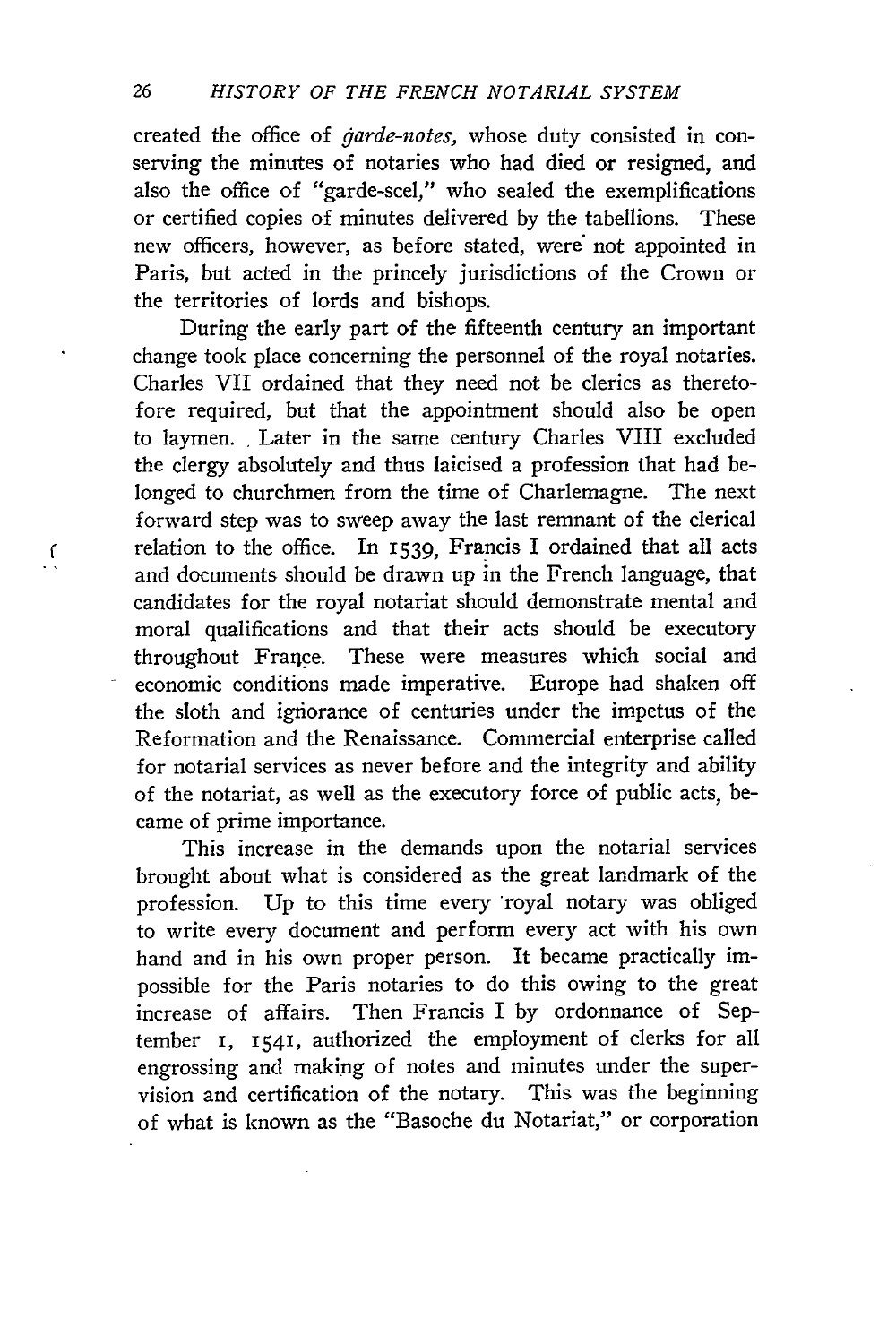of clerks of the notaries of Paris, which has ever since been recognized as a preparatory and disciplinary body from which the profession draws its members.

The effect of the importance, definite functions and corporate force of the Company of Notaries at Paris was felt throughout France and had a tendency to circumscribe the performance of notarial duties by others, set the example of forms and procedure and particularly showed the incongruity of the provincial *tabellionat* and its appendages. Accordingly we find that Henry II, by edict of October 4, 1554, forbade judges, lieutenants and court clerks from performing any notarial act or receiving the declarations of contracting parties. This was followed, in 1560, by an ordonnance requiring the signatures of parties and witnesses to acts as was customary in Paris.

Finally Henry IV, in 1597, united the offices of tabellion and garde-notes to that of notary, which he made hereditary and saleable. The office of *garde-scel* subsisted until i7o6, when Louis XIV made it compulsory for all notaries to have a seal containing the royal arms and to attach it personally to all their official acts. This applied to all notaries who, outside of Paris, had until then been obliged to obtain the seal of the court to whose jurisdiction they were attached. The remaining provincial and seigniorial tabellions were subject to the same necessity. These were not many, however, for except in some parts of the south, where custom had become law, in certain autonomous municipalities and isolated feudal grants that had not been surrendered to the Crown, the tabellions had given place to notaries in accordance with the successive royal ordonnances. At last, in **1761,** the functions of all tabellions were transferred to notaries by Louis XV. In **1781,** Louis XVI promulgated a law in which the entire subject was codified and regulations made 'for the entire notariat of France, except in the territory of the Duke of Orleans and a few other principalities where the feudal powers remained unabridged. The new law, however, was in many respects adopted even by them. This final solidification of the system caused to be accepted generally throughout France all of the attributes of the royal notaries

27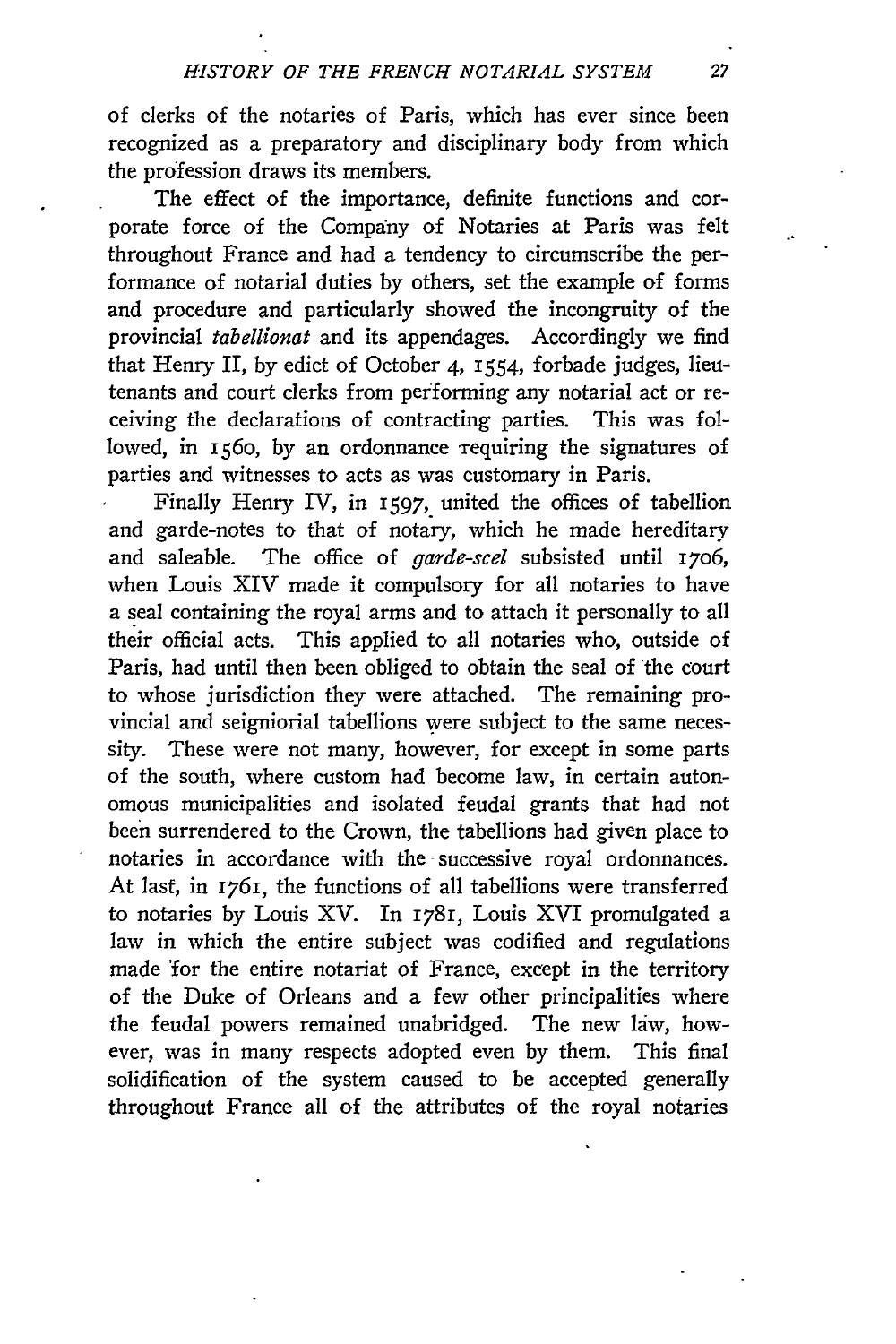as to forms and procedure, no matter from what power the office was derived. Accordingly on the eve of the Revolution the . notariat had an acknowledged place in public affairs and was then exercised by  $(1)$  royal notaries;  $(2)$  seigniorial notaries; (3) apostolic notaries, appointed by the popes for authentication of such temporal matters as the interests of the Church might require to be sent to Rome; and (4) municipal notaries, nppointed under the charter privileges of certain cities.

Their recognized functions were those of public officers of high probity authorized to receive directions from parties and prepare their acts and contracts, to give them validity, certain date, preserve them on deposit and deliver exemplifications and certified copies of them as required. The records of their offices, embracing their own activity and that of their predecessors, constituted the muniments of title to real property, evidences of marriage settlements and wills of many generations, in their several jurisdictions. They had become the trusted counsellors of their clients and often served as amiable arbitrators in their differences. They gathered their last wishes in testamentary form and afterwards regulated the rights of the heirs. They aided in investments and advised how to repair the errors of business judgment. In fact, few affairs of life or death could be regulated without recourse to some member of the notariat.

While the Constituent Assembly was uprooting the feudal system, suppressing the Bar and reorganizing the courts, it was also endeavoring to reconstitute a new working government. In **I79I,** by the law of September 27th-October 6th, all notarial officers were suppressed and their venality and heredity abolished, but by the same law a new notariat was instituted. Articles I and **:2** of Section II provided:

Art. i. "There shall be established in all the realm public functionaries charged to receive all the acts which are now within the jurisdiction of the royal and other notaries and to give them the authentic character attributed to public acts."

Art. 2. "Those functionaries will bear the name of public notaries, shall be instituted for life and shall not be deprived of office except for bad conduct first judicially determined."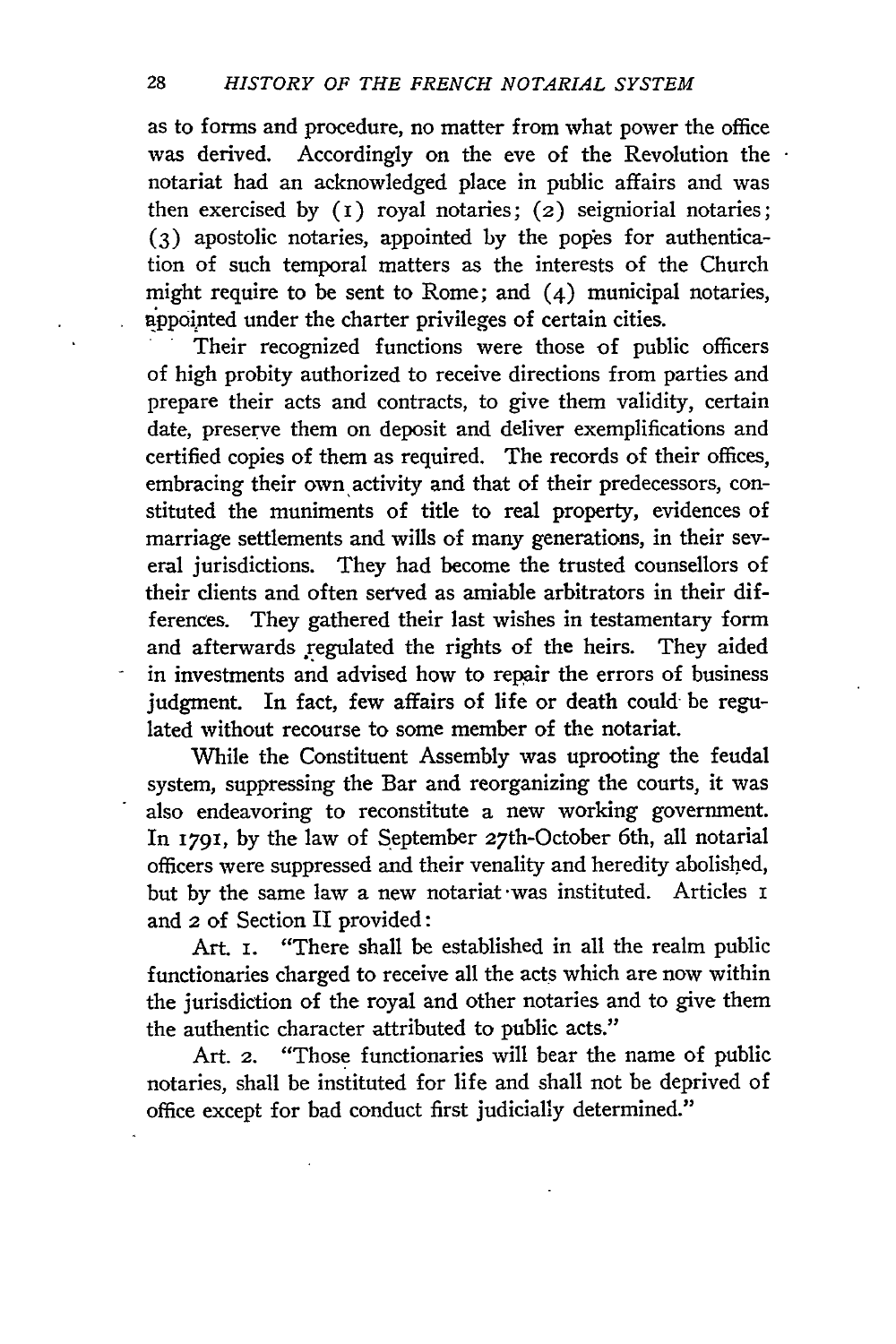By other articles all notaries were 'formed into one body, every member of which was vested with identical powers, all special privileges, such as had formerly been enjoyed by those of the Châtelet, were withdrawn and each was restricted in the performance of official acts to the department of his residence. One of the provisions that did receive a moderate amount of consideration in the debate was that relating to the *honorarium,* the result being a recognition of the principle as already settled and the adoption of measures regulating it. It is clear, however, that the law of **1791** was hastily drawn and that its provisions were purely utilitarian. Its operations were not foreseen and its inadequacies soon made further legislation necessary. It was particularly defective in not clearly declaring whether notaries should be considered as still having duties pertaining to the jurisdiction of litigation, and contrary interpretations left the question in doubt. For the next ten years efforts were frequently made by laws and decrees to remedy the defects and also to reiterate constantly the passing of the old regime. One of the notable laws of this period was that of the 8 pluvi6se, year II, which declared: "All notaries, clerks and other depositaries whomsoever are forbidden to insert in the future in the minutes, copies or extracts of acts of all nature, whatever may be their date, clauses, qualifications, enunciations or expressions tending to recall in a manner direct or indirect the feudal or noble régime or royalty under penalty," &c. Then under the master hand of Napoleon the law of 25 ventôse-5 germinal year XI (16-26 March, **1803)** was passed embracing the whole subject and establishing the bases of the modem notariat. It was one of the first fruits of the efforts to reconstruct the civil institutions that had been destroyed by the revolutionists. Its preparation and discussion proceeded with the projects of the codes of laws that were adopted soon after it. The reported debates upon its various articles in the Council of State reveal rich historical matter and a high degree of foreseeing reason. It is clear that the legislators deemed the measure of first importance, even beyond the adoption of the civil code. It constitutes an orderly resumé of the formative steps of several centuries, together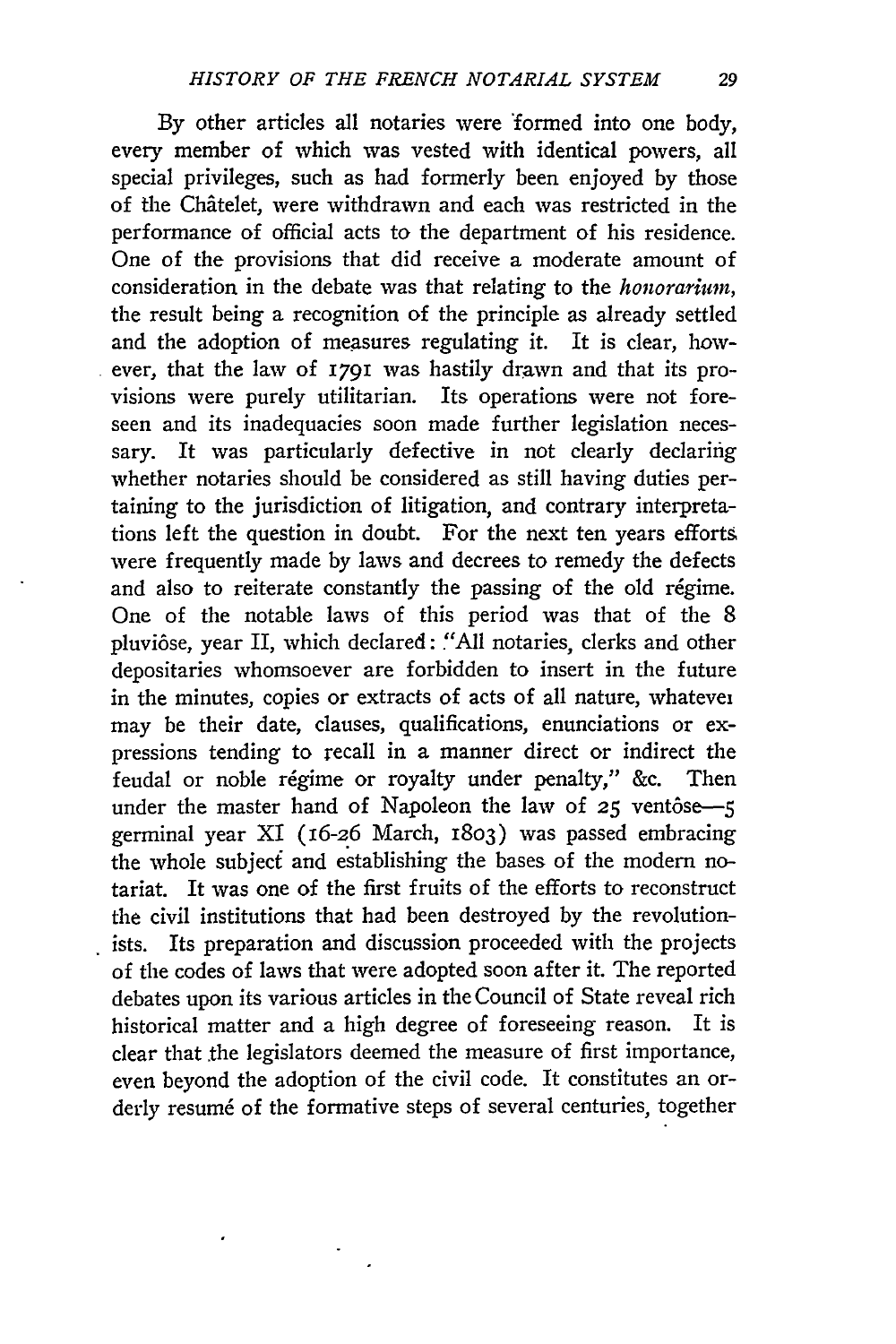## **30** *HISTORY OF THE FRENCH NOTARIAL SYSTEM*

with definite provisions 'for an organization suitable to existing conditions and the probable need of future modification. The draftsmen did not reject principles because they were ancient, nor because of their feudal, provincial, customary or Roman origin. They recognized that they were reorganizing an institution older than French national history and more closely allied to the individaul affairs of citizens than any department of government. They did not repeal even some of the provisions of the law of **1791.** Upon the most radical feature, however, there was no difference of opinion; all agreed that the new organization should be entirely separated from the contentious jurisdiction of justice. Said Toullier (t. 6, 211), one of the most revered of French commentators, referring to both the laws of **1791** and **25** vent6se: "Those laws worked a remarkable change in the nature of the functions of notaries. They are now the direct and special delegates of the executive power to render executory all acts and contracts, the parties to which ought or wish to have the authentic character of acts of the public authority. Their authority is no longer, as it was formerly thought to be, an emanation of the judicial authority, but an immediate delegation of the executive power."

Some idea of the scope of the act is to be gained from the remarks of Monsieur Real when he was explaining it to the Council of State. Said he: "Tranquility calls for other functionaries, who, while disinterested counsellors of parties, are also the impartial draftsmen of their wishes, making known to them all of the effects of the obligations they undertake, drawing up their contracts with clearness, giving to their acts the character of authenticity and the force of a judgment in last resort, perpetuating their memories and preserving with fidelity their deposits of documents, preventing differences from arising between men of good faith and depriving unscrupulous men of the hope of succeeding by unjust contests. Those disinterested counsellors, those impartial draftsmen, that species of voluntary judges who irrevocably bind contracting parties, are the notaries: that institution is the notariat."

In order to better understand the provisions of the law it should be borne in mind that the primary object was to give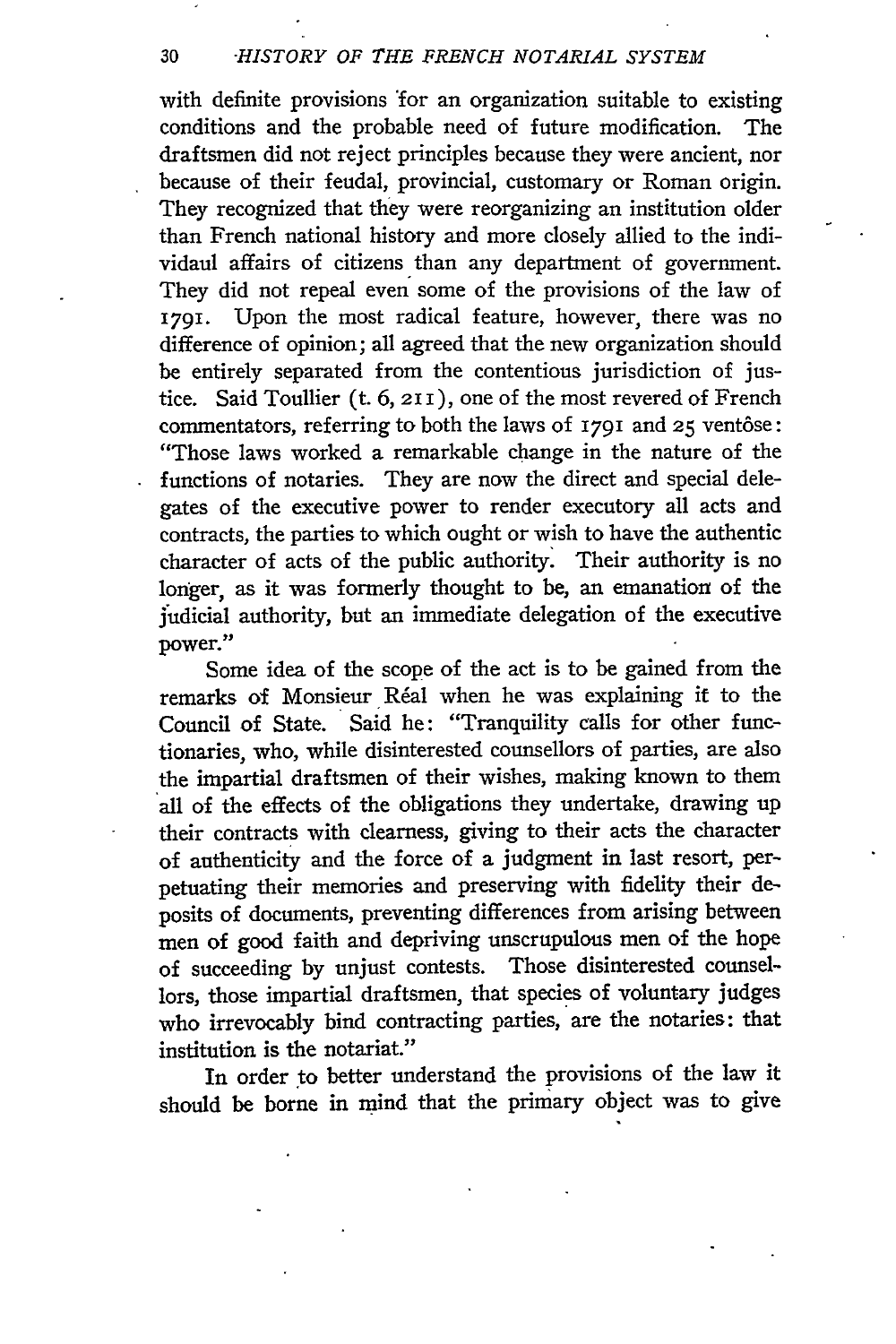notaried acts the character of governmental authenticity; that is, make them self-proving and self-executory without reference to or aid from the judicial or other department. In French law there are four kinds of authentic acts: I. The legislative; 2. The administrative; **3.** The judicial, or contentious, and 4. The gracious, or voluntary, *i.* e., the uncontentious. To this last class belong the acts of notaries and these only are the subject of the law of **25** vent6se now about to be considered.

Art. i. "Notaries are the public functionaries established to receive all acts and contracts to which the parties must or wish to invest with the character of authenticity attached to acts of the public authority, and to assure the date of them and to keep them on deposit and to deliver exemplifications and certified copies of them."

- Art. 2. "They are instituted for life."
- Art. 3. "They are obliged to lend their ministry whenever they are required."
- Art. 4. "Each notary must reside in the place indicated for him by the government."
- Art. *5.* "Notaries will exercise their functions as follows:

Those of cities where a tribunal of appeal is located, throughout the territorial jurisdiction thereof.

Those of cities where there is only a tribunal of first instance, throughout the territorial jurisdiction thereof.

Those of communes, throughout the territorial jurisdiction of the justice of the peace thereof."

- 
- Art. **7.** "The functions of notaries are incompatible with those of judges, court commissioners, court clerks, counsellors, bailiffs, tax collectors, justices of the peace, police commissioners and commissioned auctioneers."
- Art. 9. "The acts shall be received by two notaries, or one notary in the presence of two witnesses, French citizens able to sign and residing in the communal district where the act is passed."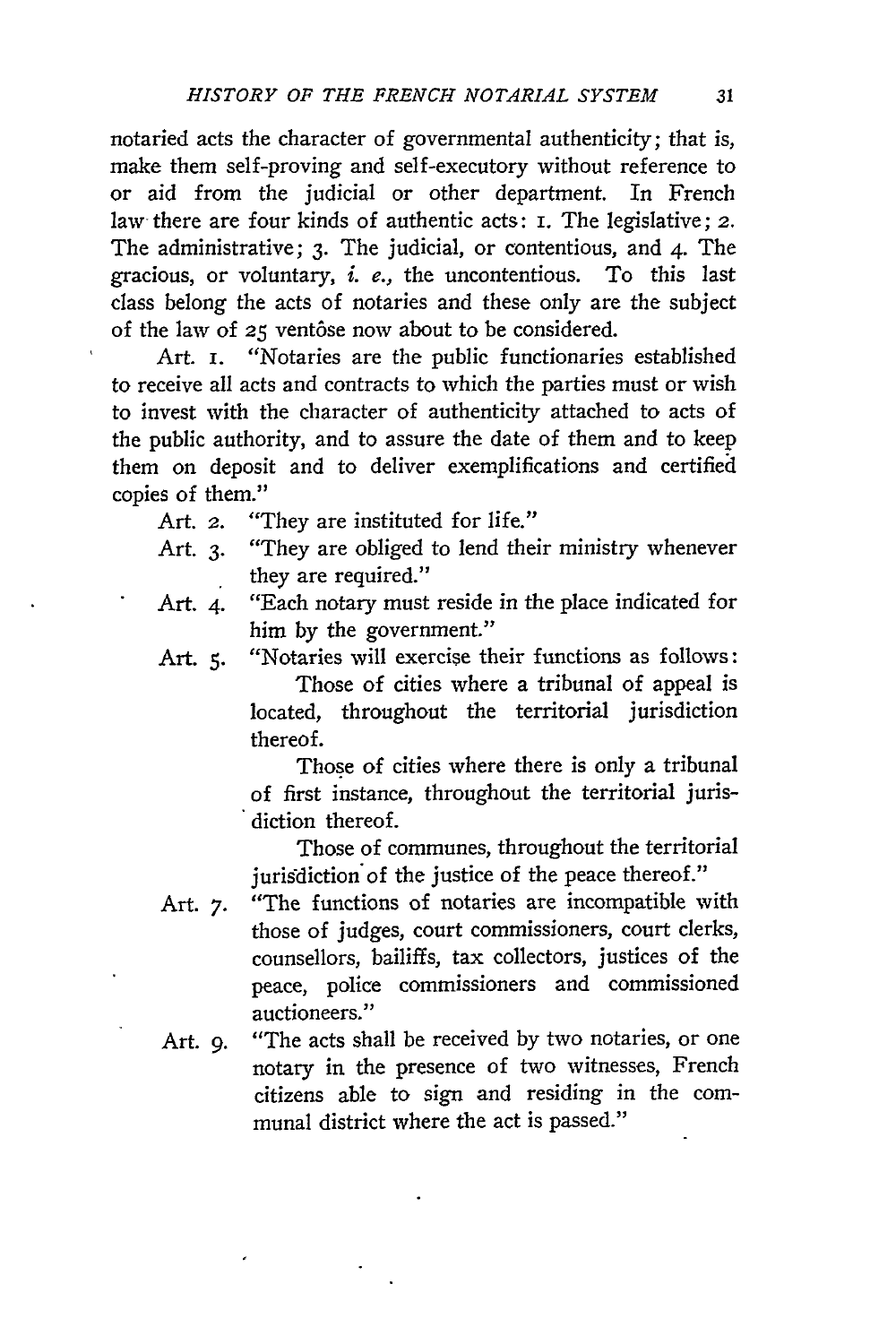## **<sup>32</sup>***-HISTORY OF THE FRENCH NOTARIAL SYSTEM*

- Art. **13.** "The acts of notaries shall be written in a continuous context, readable, without abbreviation, blank, lagoon or interval; they shall contain the names and surnames, business and residences of the parties as well as the witnesses **\* \* \*."**
- Art. 14. "The acts shall be signed by the parties, the witnesses and the notaries, who must mention that fact at the end of the act. As to parties who do not know how or are unable to sign, the notary must mention at the end of the act their declarations in that regard."
- Art. **19.** "All notaried acts shall be received in courts and shall be executory throughout the Republic. Nevertheless in case of complaint of forgery the *\** **\* \*** tribunals may, according to the gravity of the circumstances, temporarily suspend the execution of the act."
- Art. 2o. "Notaries shall keep a minute of all acts they receive. Nevertheless this provision shall not apply to certificates of life, powers of attorney, acts of notoriety, discharge of farm leases, rentals, salaries, arrearages of pensions and income and other simple acts which, according to law, may be delivered *en brevet."*
- Art. *21.* "The right to deliver *'grosses'* and *"expeditions'* shall belong only to the notary holding the minute; nevertheless every notary may deliver a *'copie'* of an act that may have been deposited with him for minute."

In explanation of these words it may be said that a *"grosse"* is a literal copy of the minute with the declaration or certificate of the notary, giving the instrument executory form. If it should be a lease containing a clause of surrender at a day certain, that time having expired, the notary would make it executory and any bailiff could dispossess the tenant under that authority. If the *"grosse"* is of an obligation to pay a definite liquidated sum on a certain day, and that day has expired, the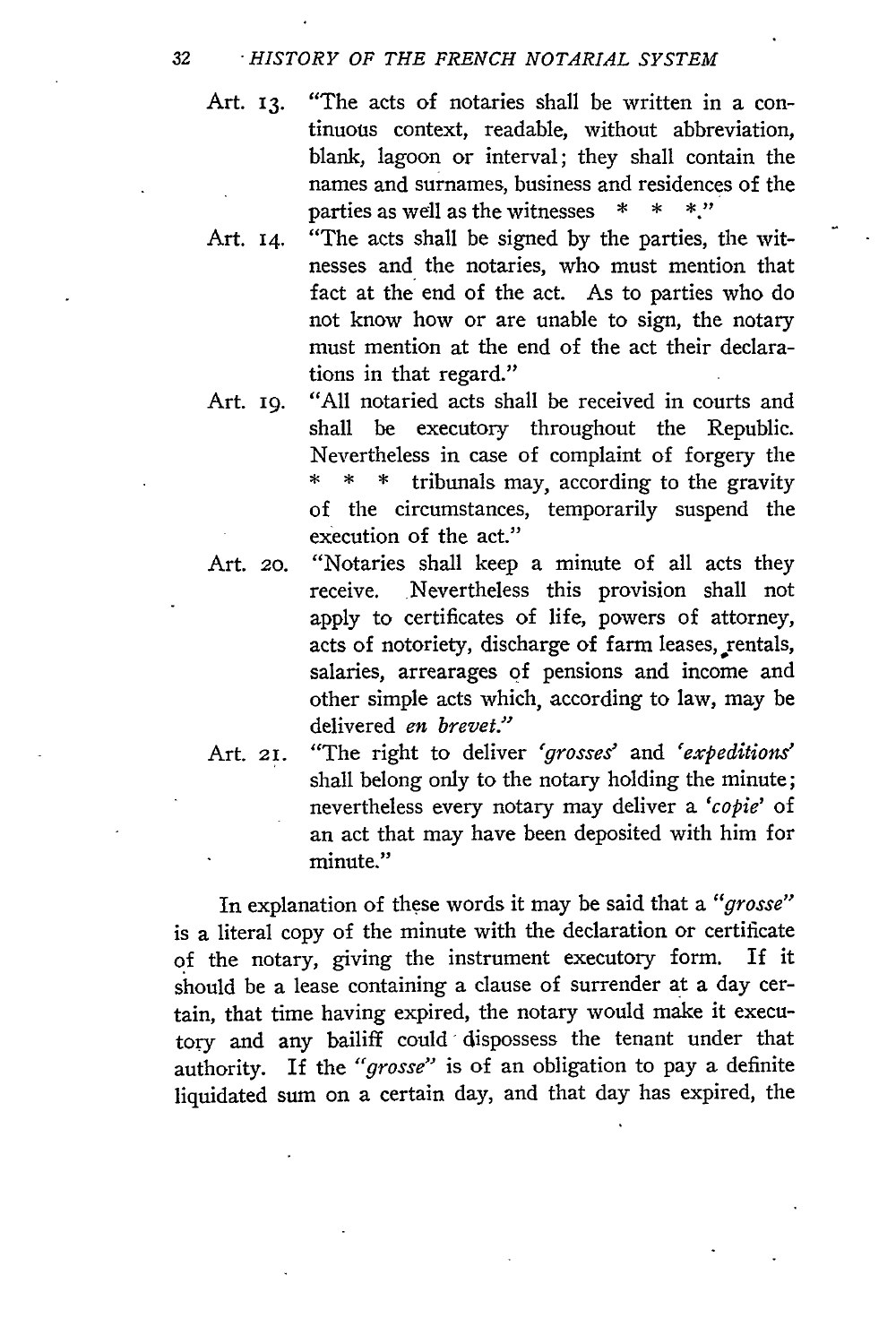creditor obtains execution by securing the *"grosse"* and lodging it with a bailiff, who is then authorized to levy on all the property of the debtor save real estate, which is subject to certain other requirements under Article 556 of the Code of Civil Procedure. An "*expedition*" is merely an exact copy of the minute and is often merely to be offered in evidence in a pending litigation. It proves itself. Every *"grosse"* is an *"expedition,"* but no inere *"expedition"* can be *"grosse."* An *"extract"* is often used for the same purpose as an *expedition,* but need not be the entire instrument entered in the minute. A *"copie"* means an entire reproduction of an act or instrument deposited for the purpose of having a minute made of it. Many acts entered into between parties privately over their own signature are thus deposited as one would lodge a deed or agreement with a recorder in this country.

Art. **23.** Provides that communication of acts shall be made only to interested parties and imposes professional secrecy. This was later emphasized by Article 378 of the Penal Code.

Art. **25.** "The grosses only shall be delivered in executory form; they shall be entitled and terminated in the same terms as the judgments of the tribunals."

The language of the mandate of execution is as follows:

FRENCH REPUBLIC.

IN THE NAME OF THE FRENCH PEOPLE.

(Then is inserted the full transcript of the act.)

"In consequence the President of the French Republic commands and orders all bailiffs by this required to put these presents in execution; to the procurers general and to the procurers . of the Republic attached to the tribunals of first instance to there hold the hand; to all commanders and officers of the -public force to lend assistance whenever they shall be legally required."

Art. **27.** "Each notary shall have a particular seal containing his name, official character and residence, and a design of the French Republic, according to a uniform type. The-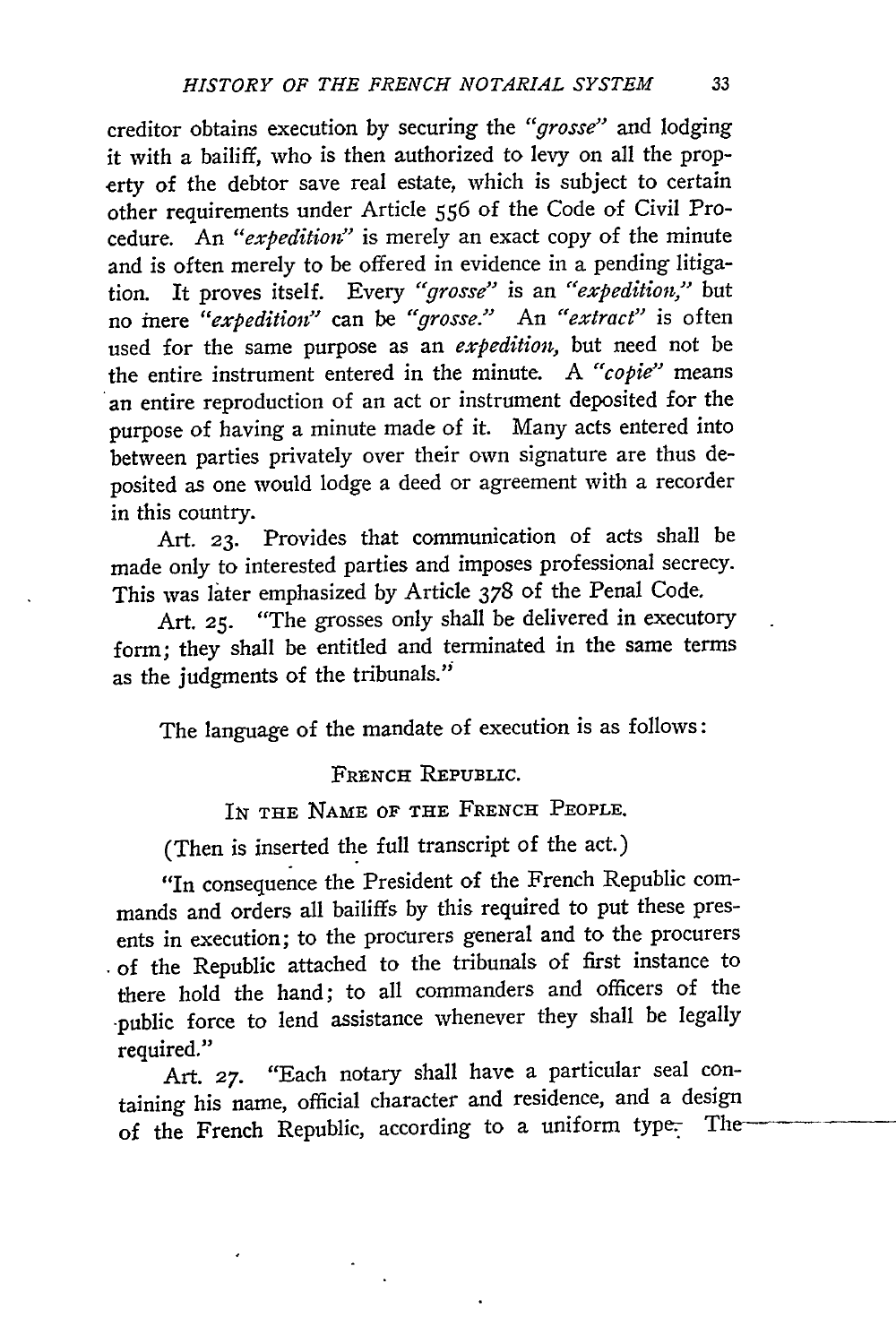grosses and expeditions of acts shall carry the imprint of that seal."

This has been modified under the third Republic **by** adoption of a State seal containing a statue of liberty, which all public officials are required to use.

Art. 28. Provides that all acts that are to be used or executed outside the jurisdiction **of** the notary who received them must have his signature legalized **by** a judge of the court of first instance of his territory. The acts then become executory throughout France. It is a doctrine that legalization *confirms* authenticity, but does not *constitute* it. (Rolland de Villargues, "Légalisation," 2.)

Art. 29. **"Notaries shall keep 'répertoire' of all acts that** they receive."

Art. 30. "The 'répertoires' shall be examined and each item marked **by** the president **\* \* \*** of the civil tribunal of the residence. They shall contain the date, nature and species of the act, the names of parties and the relation of the act to the government stamp tariff."

Both of these articles in using the word "répertoire" indicate a general daily journal, or register, in which are set down all transactions of the office in chronologicel order, indicating whether the act was a sale, release, will, &c., and also whether it was delivered *en brevet* or as a "grosse," "expédition" or "copie." The final paragraph, as well as the necessity of the vis6 of the judge, is to protect the public treasury as to stamp duties, which in France are imposed to a degree that sometimes becomes ludicrous. Certain it is, in any event, that from an ordinary receipt for a merchandise bill to a conveyance of land the fiscus levies toll.

Articles **31** to 34, inclusive, regulate the number and location of notaries and the bonds they must give for the faithful performance of their duties. The number is regulated **by** the government and determined **by** the extent of population. In Article **32** it is provided that "the suppression or reduction of places shall result only from death, resignation or dismissal for wrongdoing."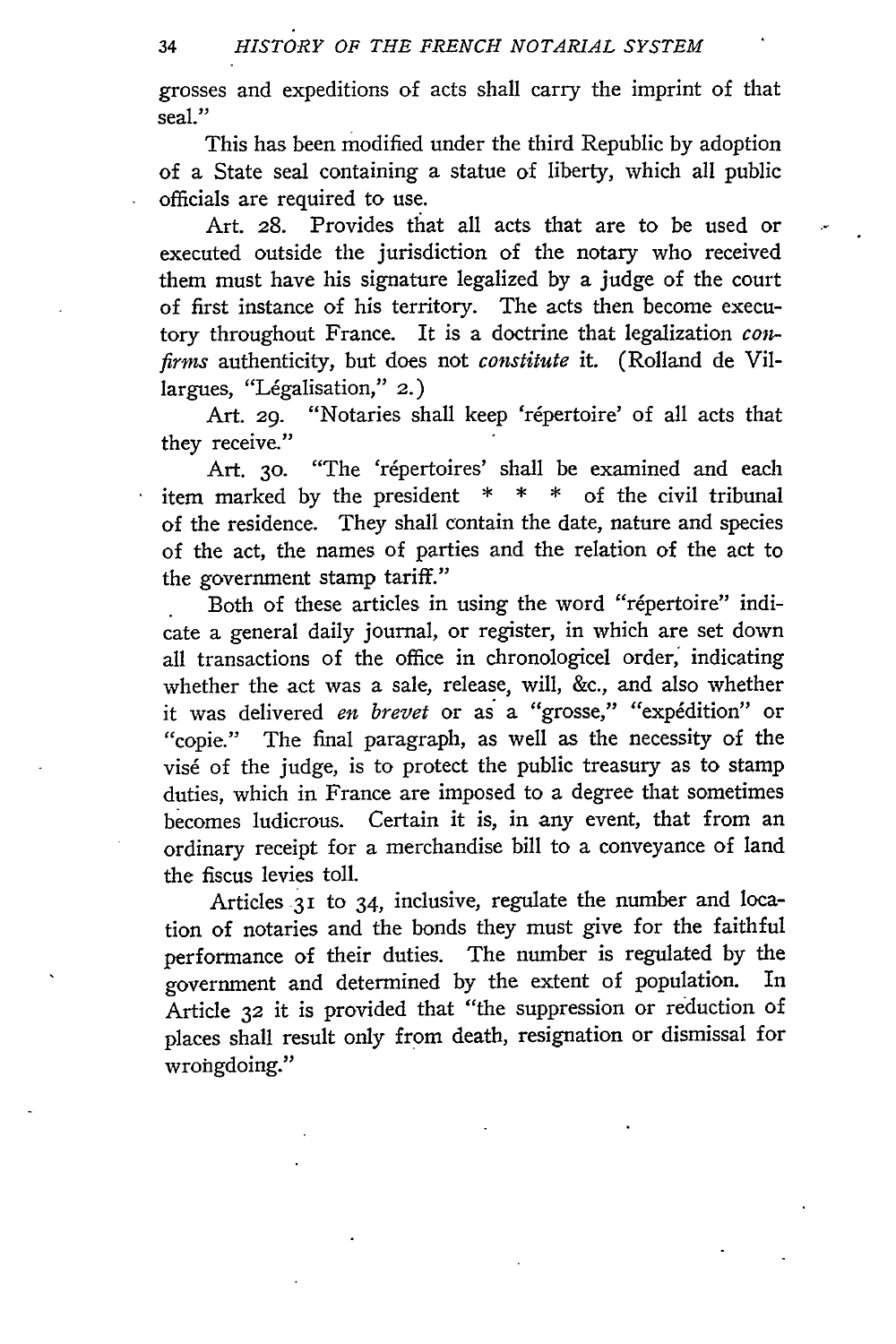Articles 35 to 49, inclusive, regulate the qualifications of candidates and the manner of their appointment. The principal requirements are that they shall be in the free exercise of citizenship, have completed their military service, be twenty-five years old, have served six continuous years as first clerk to a notary, present a certificate of morality and capacity from the Chamber of Notaries of the district in which appointment is sought and that the appointment is made by the chief executive of the State. By Articles 46 and 47 the commission is addressed to the tribunal of first instance and the appointee there takes his oath of office after exhibiting his commission and a certificate that he has entered his bond. By Article 49, before acting officially, he must deposit with the clerk of the court his signature and his initial as he will employ them in signing acts and verifying marginal notes thereon.

Articles **50** to 53, inclusive, relate to the organization of Chambers of Notaries in the several jurisdictions, their disciplinary control of their members and the matter of compensation.

The last was covered by Article **51,** reading as follows: "The honoraria and times of professional service of notaries shall be regulated by amicable arrangement between them and the parties, or otherwise by the civil tribunal of the residence of the notary on the advice of the Chamber and by simple petition without cost."

Thus the ancient theory of no State salary, but fair fees from parties was reaffirmed and perpetuated.

Articles 54 to 61, inclusive, prescribe how the records of a notary who has died, resigned or been deprived of office for wrongdoing shall be preserved. The office where a notary transacts business has for centuries been recognized as his personal headquarters and become sanctified by the name of "6tude" or "study." There all his records are kept, yet they are records of a public official. For that reason upon his death or other cause of disability it is provided that the nearest justice of the peace shall seal the documents until another notary shall take charge under orders from the tribunal in whose jurisdiction the study is located.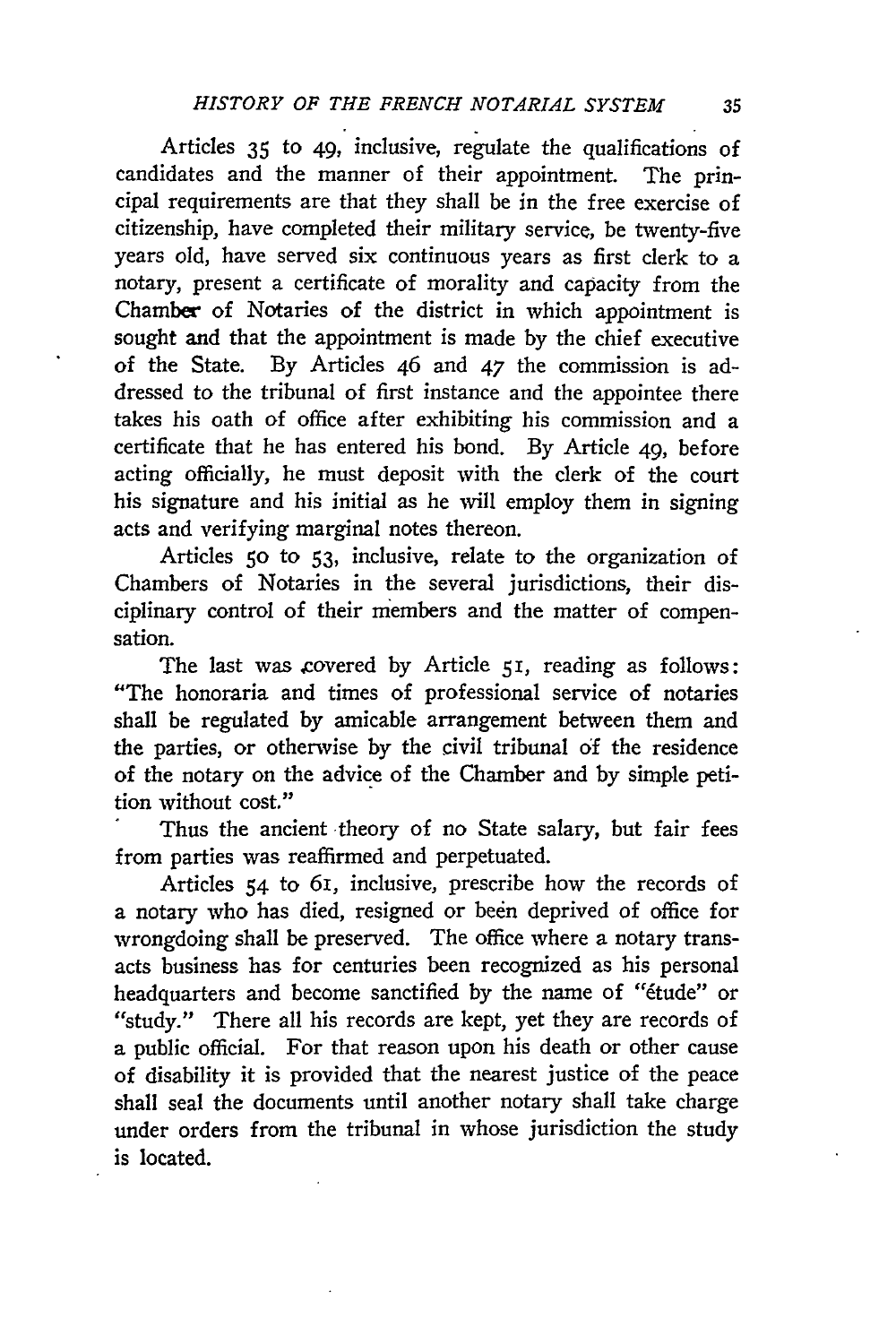The remaining articles, numbered from 62 to 69, inclusive, are general provisions intended to adjust existing conditions to the terms of the new law.

Since this fundamental law of **25** niv6se, year XI, there has been additional legislation, but it has largely been in mere amplification of the general principles there laid down, and that well-considered enactment remains the basis of the notariat. The first modifications, if they can properly be so called, occurred when the Civil Code, Commercial Code, Civil Procedure Code and Penal Code were adopted. They contain a few points of contact with the notarial law and in many instances reaffirm its terms. Of course, they control in case of conflict.

The question of fees, however, soon became the object of legislation, and the law of February 16, 1807, was passed for the purpose of fixing a schedule of charges. It did not cover the whole ground, for it was found that certain services varied so in nature, responsibility and time required, that no exact rate of compensation could be fixed with fairness. The next step was the law of October io, **1841,** but it was restricted to the subject of judicial sales by notaries of real property ordered by the tribunals. Then followed the law of June i8, 1843, fixing a tariff of charges for acting as special commissioner of seizure on execution; that of February **22, 1851,** relative to contracts of apprenticeship; that of November 5, 1851, concerning auction sales of crops and wood of farm lands, and that of November 9, 1853, fixing the charges for life certificates of pensioners. During all this period and afterwards there was constant agitation of the question how fees could be made definite, but the subject was not finally put at rest until the law of June 2o, 1896, and the ministerial decree of August **25,** 1898, carrying it out. Since that time practically every notarial act has a fixed price that can be ascertained in advance or a definite method by which it can be calculated.

The law of April, i816, authorized the presentation of a successor in case of death or resignation, and this has been recognized as a means by which a living notary or his heirs can sell the right to the office. By the laws of April **21,** 1836,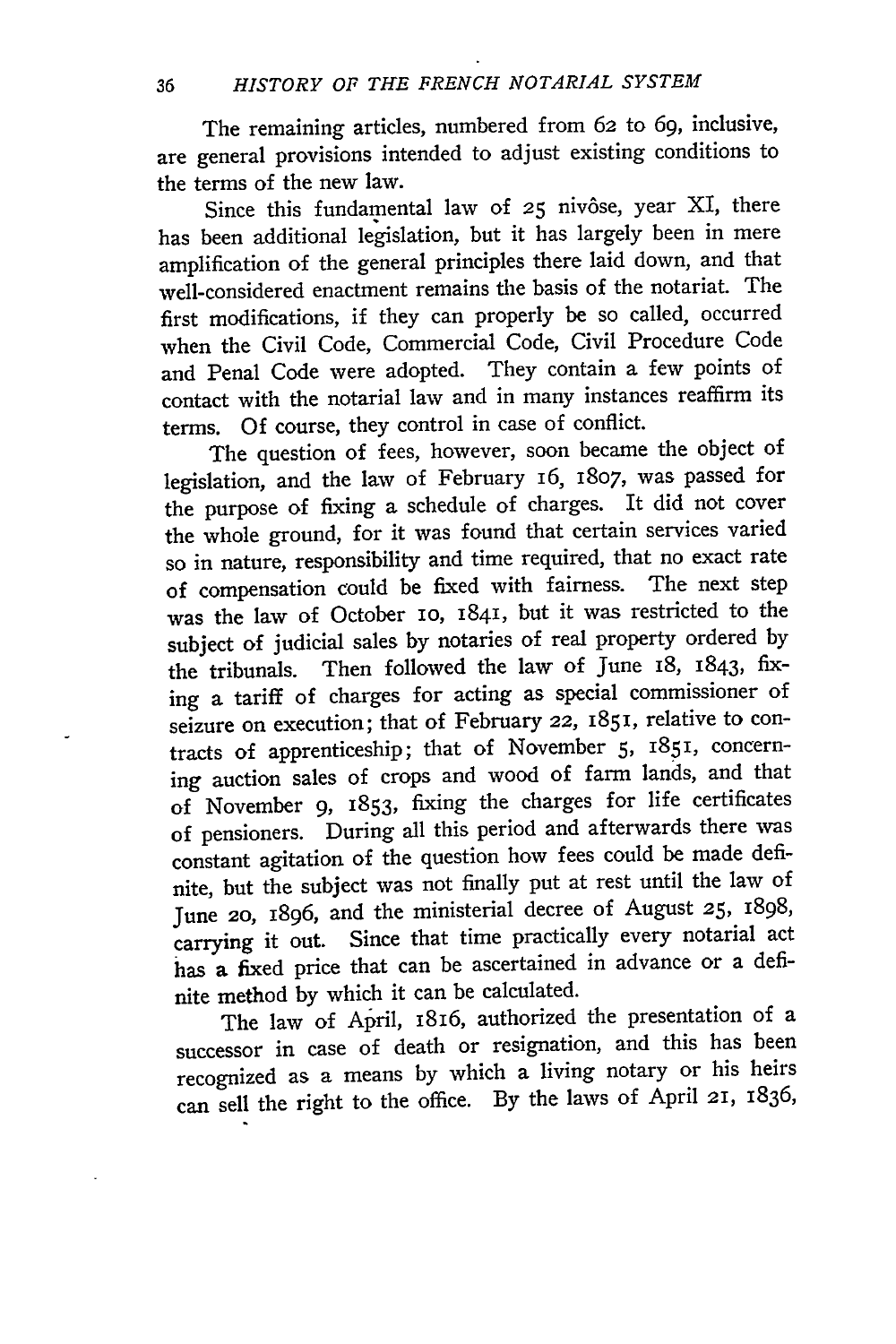and June *25,* 1841, a tax was imposed upon every transmission of a notarial office. Then the law of June 21, 1843, was passed reorganizing the Chambers of Notaries and defining the disciplinary powers of those bodies. This is still the governing law, although amplified **by** a Ministerial Circular of March i, **189o,** interpreting decrees of January 3oth and February 2d of the same year.

The Company of Notaries of Paris, however, was the subject of special laws passed October *26,* 1846, and April *27,* 1847, in order to adjust the cohditions of such a great center of population to the new general bases. The fundamental principles'relating to the Chambers and their disciplinary powers as established **by** the law of 1843 were adhered to. For the same reason the tariff law of 1896, as administered in the decrees of August *25,* 1898, made material differences between the Paris charges and those of other cities and departments.

There have also been general statutory and administrative readjustments from time -to time owing to changes in government, but without altering the bases of the system. Many fiscal changes have also occurred affecting the taxation of affairs necessary to be tiansacted through notaries.

As now constituted the notariat is still divided into three classes, the members in which are appointed to act in the jurisdiction of a court of appeal, the jurisdiction of a tribunal of first instance or the whole or part of a commune where a justice of the peace has jurisdiction. The number in each locality is still regulated **by** the extent of population and all are subject to the Chambers of Notaries of their own resorts.

The President of the Republic upon recommendation of the Minister of Justice may confer the title of "Honorary Notary" upon whoever has filled the office for twenty consecutive years.

As a body, the notaries of France occupy a place in the public esteem equal to, if not higher, than that accorded any other man or set of men in public office. The disciplinary powers of the Chambers are rarely invoked and malfeasance in office has been practically unknown for the past hundred years.

k,